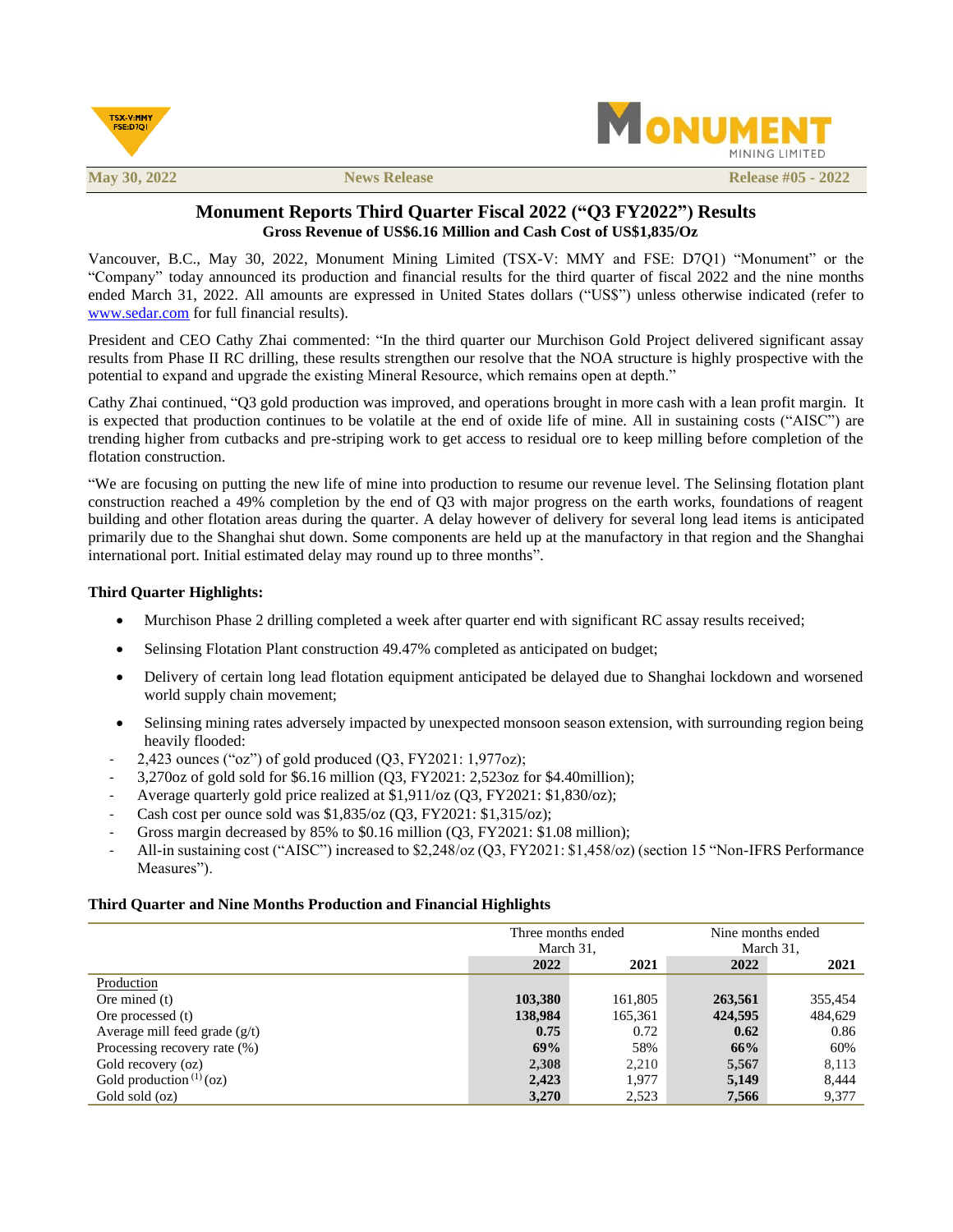|                                                 | Three months ended |           |           | Nine months ended |  |
|-------------------------------------------------|--------------------|-----------|-----------|-------------------|--|
|                                                 | March 31,          |           | March 31, |                   |  |
|                                                 | 2022               | 2021      | 2022      | 2021              |  |
| Financial (expressed in thousands of US\$)      | \$                 | \$        | \$        |                   |  |
| Revenue                                         | 6,160              | 4,397     | 13,589    | 17,151            |  |
| Gross margin from mining operations             | 158                | 1,079     | 353       | 6,832             |  |
| Income (loss) before other items                | (1,957)            | (396)     | (4,836)   | 2,706             |  |
| Net loss                                        | (2,840)            | (96, 104) | (6,609)   | (96, 615)         |  |
| Cash flows (used in) provided by operations     | 2,170              | (2,097)   | (1,830)   | (554)             |  |
| Working capital                                 | 32,617             | 50,638    | 32,617    | 50,638            |  |
|                                                 |                    |           |           |                   |  |
| Loss per share – basic and diluted (US\$/share) | (0.01)             | (0.30)    | (0.02)    | (0.30)            |  |
|                                                 |                    |           |           |                   |  |
| Other                                           | <b>US\$/oz</b>     | US\$/oz   | US\$/oz   | US\$/oz           |  |
| Average realized gold price per ounce sold (2)  | 1,911              | 1,830     | 1,868     | 1,884             |  |
|                                                 |                    |           |           |                   |  |
| Cash cost per ounce sold:                       |                    |           |           |                   |  |
| Mining                                          | 762                | 458       | 704       | 360               |  |
| Processing                                      | 900                | 673       | 865       | 561               |  |
| Royalties                                       | 166                | 174       | 166       | 169               |  |
| Operations, net of silver recovery              | 7                  | 10        | 15        | 10                |  |
| Total cash cost per ounce sold                  | 1,835              | 1,315     | 1,750     | 1,100             |  |
| By-product silver recovery                      | 0                  |           | 0         |                   |  |
| Operation expenses                              | 0                  | 0         | 6         | 19                |  |
| Corporate expenses                              | 8                  | 6         | 7         | 7                 |  |
| Accretion of asset retirement obligation        | 12                 | 12        | 14        | 11                |  |
| Exploration and evaluation expenditures         | 37                 | 37        | 36        | 21                |  |
| Sustaining capital expenditures                 | 356                | 87        | 359       | 183               |  |
| Total all-in sustaining costs per ounce sold    | 2.248              | 1.458     | 2,173     | 1,342             |  |

(1) Defined as good delivery gold bullion according to London Bullion Market Association ("LBMA"), net of gold doŕe in transit and refinery adjustment.

(2) Monument realized US\$1,911/oz for the three months ended March 31, 2022 which excludes gold prepaid delivered of 241oz for comparison purposes.

(3) Total cash cost per ounce includes production costs such as mining, processing, tailing facility maintenance and camp administration, royalties and operating costs such as storage, temporary mine production closure, co exploration costs and corporate administration costs. Readers should refer to section 15 "Non-GAAP Performance Measures" of Q3 MD&A.

(4) All-in sustaining cost per ounce includes total cash costs and adds sustaining capital expenditures, corporate administrative expenses for the Selinsing Gold Mine including share-based compensation, exploration and evaluation costs, and accretion of asset retirement obligations. Certain other cash expenditures, including tax payments and acquisition costs, are not included. Readers should refer to section 15 "Non-GAAP Performance Measures" of O3 MD&A.

## **Q3 FY2022 Production Analysis**

- Q3 FY2022 gold production was 2,423oz, a 23% increase as compared to 1,977oz for Q3 FY2021. The increase resulted from a higher process recovery and higher ore head grade realized.
- Q3 FY2022 ore processed decreased to 138,984t from 165,361t for Q3 FY2021. The decreased mill feed was mainly due to less oxide ore availability due to lower mining rates.
- Average mill feed grade was 0.75g/t Au in Q3 FY2022 as compared to 0.72g/t Au of Q3 FY2021. Q3 FY2022 processing recovery rate increased to 69.1% from 57.5% for Q3 FY2021. The increase in processing recovery rate was mainly due to significant increase in Peranggih oxide materials being processed.
- Q3 FY2022 cash cost per ounce increased by 40% to \$1,835/oz from \$1,315/oz for Q3 FY2021. This increase was primarily due to additional mining costs incurred during the rainy season and additional processing costs due to significantly more low-grade leachable sulphide ore and low-grade Peranggih materials being processed.
- Ore stockpile has reduced mainly as a result of lower mining rate primarily due to heavy rainfall and the impact of Covid-19 restrictions.

#### **Q3 FY2022 Financial Analysis**

• Q3 FY2022 gold sales generated revenue was \$6.16 million as compared to \$4.40 million from Q3 FY2021. Gold sales revenue was derived from the sale of 3,029oz (Q3 FY2021: 1,800oz) of gold at an average realized gold price of \$1,911 per ounce (Q3 FY2021: \$1,830 per ounce) and the delivery of 241oz (Q3 FY2021: 723 oz at \$1,525 per ounce gold equivalent) in fulfilling gold prepaid sale obligations.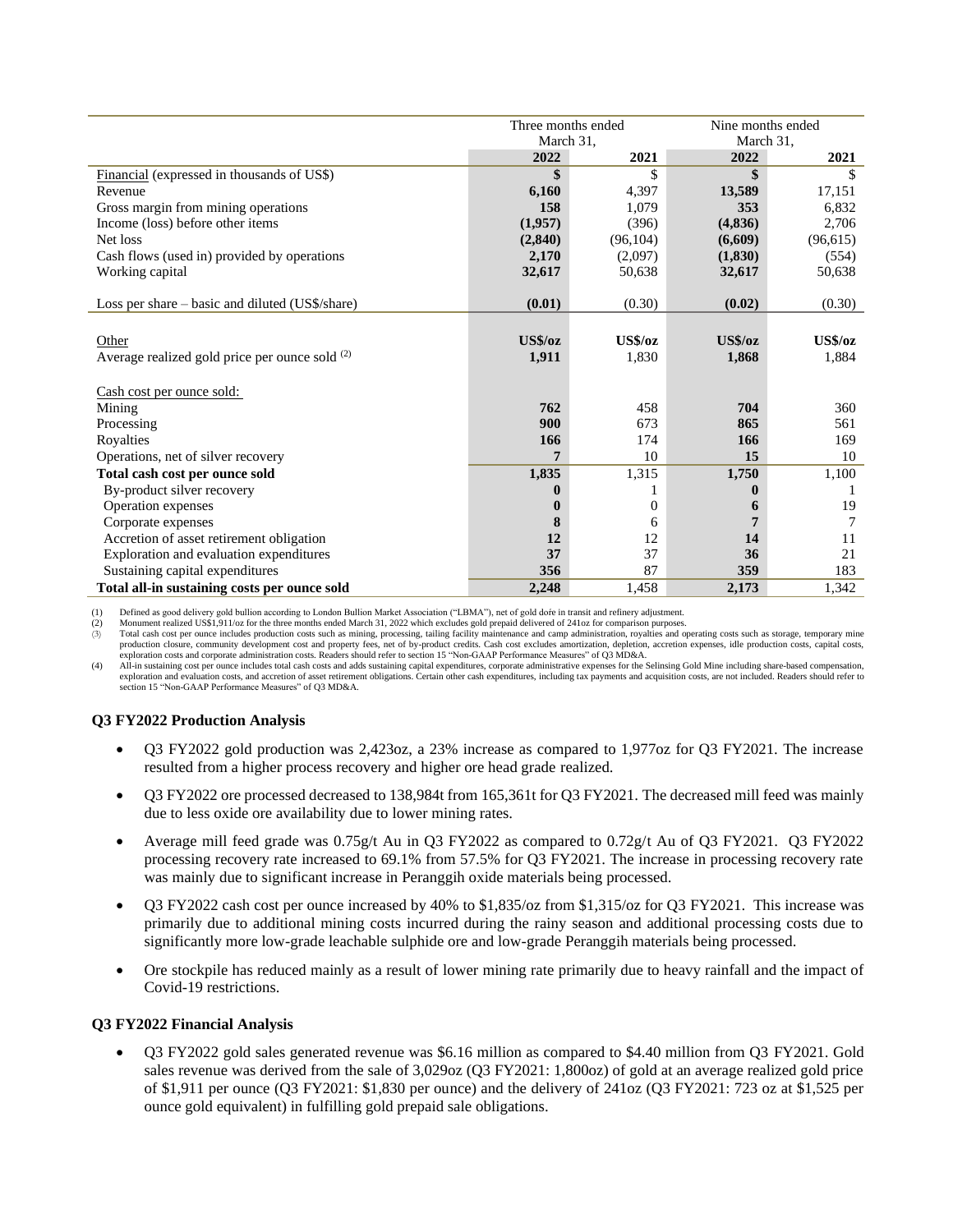- Q3 FY2022 total production costs increased by 81% to \$6.00 million as compared to \$3.32 million from Q3 FY2021. Cash cost per ounce increased by 40% to \$1,835/oz as compared to \$1,315/oz of the same period last year. This increase was primarily due to additional mining costs incurred during the rainy season and additional processing costs due to significantly more low-grade leachable sulphide ore and low-grade Peranggih materials being processed.
- Gross margin for Q3 FY2022 was positive \$0.158 million before operation expenses and non-cash amortization and accretion. That represented an 683% decrease as compared to \$1.079 million from Q3 FY2021. The decrease in gross margin was attributable to increased cash costs due to increases in mining and processing operational costs.
- Net loss for Q3 FY2022 was \$2.84 million, or (\$0.01) per share as compared to net loss of \$96.10 million or (\$0.30) per share from Q3 FY2021. The net loss was mainly caused by low operating margins impacted by both higher mining and increased processing costs and an increase in depreciation following capital expenditure on exploration and the flotation project.
- Cash and cash equivalents balance as at March 31, 2022 was \$26.02 million, a decrease of \$12.60 million from the balance at June 30, 2021 of \$38.62 million due to \$1.83 million used in operation activities, \$8.83 million development cost in Selinsing including \$5.84 million spent in sulphide project development, and \$1.92 million spent in Murchison exploration and maintenance activities. As at March 31, 2022, the Company had positive working capital of \$32.62 million as compared to that at June 30, 2021 of \$48.54 million.

## **Development**

## *Selinsing Gold Mine*

Fiscal Q3 2022 focus was on the completion of the Phase 1 Sulphide Project development at Selinsing, including flotation plant construction and mine development, aimed to produce saleable sulphide gold concentrates. The flotation plant construction includes project management, project validation, flotation design and engineering, procurement, construction and commissioning. Mine development includes upgrading of tailing storage facilities, pit push backs, river diversion, and pre-stripping.

As of March 31, 2022, 49.47% of overall project has been completed: The retaining wall extension in the flotation area was completed, the concrete foundations and floor slab for the reagents building were poured and a start was made on the flotation concentrate / filter press feed tank foundations. Lean concrete was poured, and rebar was placed for the first slab in the flotation floor area. Structural steel for the reagents building was delivered and erected; reagent mixing, and storage tanks were also delivered and installed.

During the quarter contracts were awarded for the supply of power and instrumentation cables, the motor control centre and the flotation plant automation / SCADA system. The flotation pilot plant has been setup and has been running successfully at the Selinsing laboratory.

The flotation cells arrived at the Port Klang on March 30, 2022 and were delivered to the Selinsing Site subsequently. The reagent and conditioner agitators arrived in Klang in April 2022, after fiscal Q3, and the majority have been installed. Fabrication of major mechanical equipment, including the thickeners and concentrate filter have been largely completed as anticipated for assembling and testing, except certain electronic items due to supply shortage caused by the covid pandemic. Major delay is foreseen since some components manufactured or delivered to Shanghai were held up at the factory and the Shanghai international port. It will significantly delay assembling and test working schedule with an initial estimation of three months. The production of flotation concentrate is expected to commence in early October 2022 as soon as the flotation cells, concentrate thickener and filter press are under commissioning stage.

#### *Murchison Gold Project*

No mine development was planned during the third quarter of fiscal year 2022, with the focus on exploration at Murchison. The Company continues to maintain the processing plant and other facilities to the extent they are ready for efficient commissioning when production is restarted. Site accommodations and catering are fully functional to host administrative, exploration and mining activities.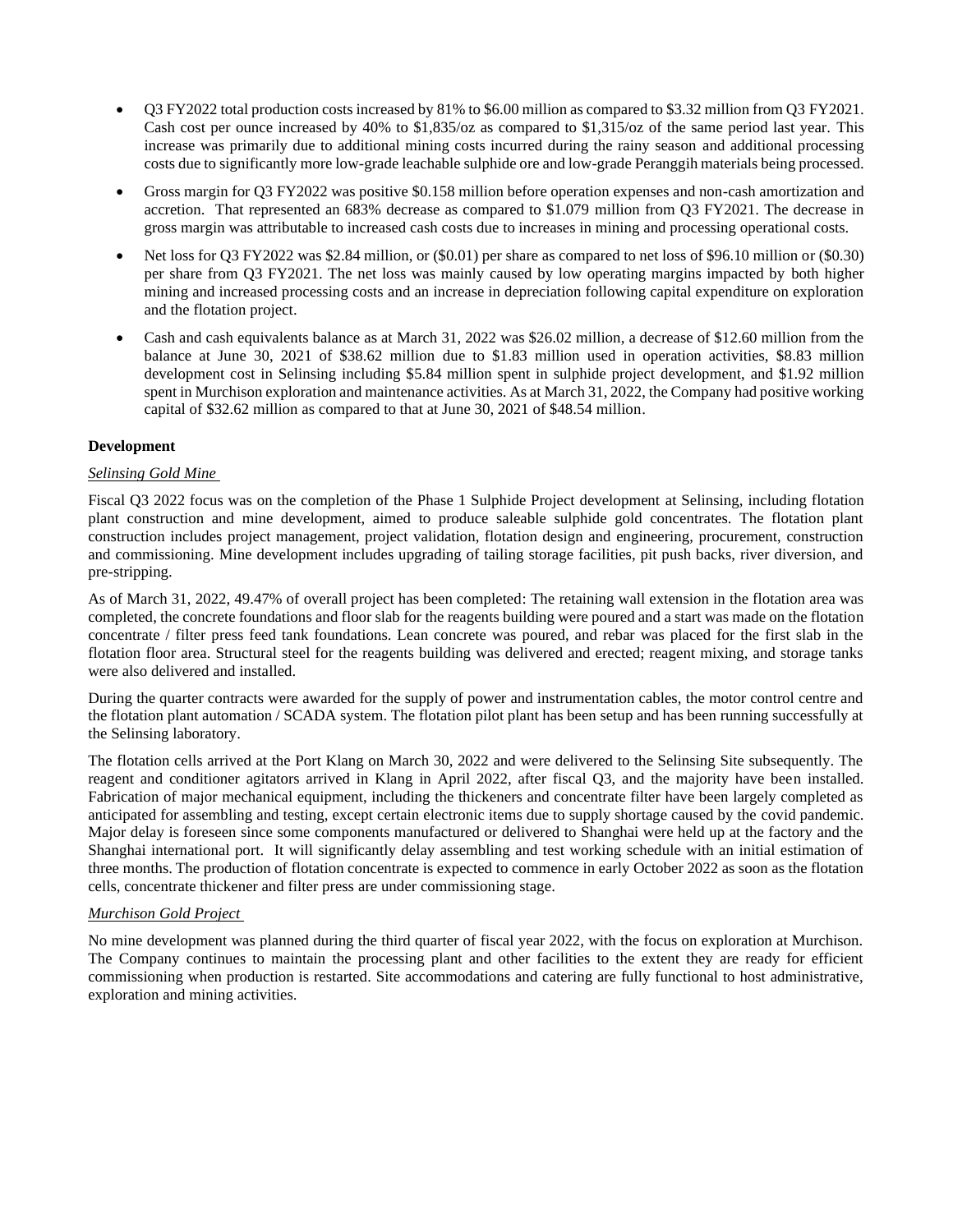## **Exploration Progress**

## *Malaysia*

At Selinsing, Peranggih was the focus for identifying additional mineable material to extend production from the oxide plant. Exploration in the third quarter FY2022 comprised 287 channel samples and 87 grab/float samples, which tested extensions to known mineralization at Peranggih.

## *Western Australia*

Monument continued the phase 2 drilling activities of its 2-year exploration program at the Murchison Gold Project in Q3 FY2022, with the aim of discovering significant additional resources and thereby establishing Murchison as a cornerstone project for the Company.

The Phase 2 RC and diamond drill ("DD") program commenced November 2021 and was targeting the down-dip and down plunge extensions of high-grade mineralisation along the North of Alliance (NOA) mineralised structure. A total of additional 13 holes totalling 2,437m comprising 6 RC holes for 1,582m and 7 DD holes for 855m were completed in Q3 2022. The Phase 2 RC drill program was concluded in February 2022 while the remaining DD drilling was completed in April 2022, after the quarter end.

During the period, a total of 634 RC samples (inclusive QAQC samples) were submitted for analysis at ALS Geochemistry laboratory in Kalgoorlie, Western Australia, and DD samples were dispatched to the laboratory, subsequent to quarter end. A total of 1,631 RC drill assay results were received during the period for the Phase 2 program.

Assays from RC portion of the Phase 2 drilling were received after the quarter end. Highlights of significant intercepts include: 8m at 17.9g/t Au from 216m (21BNRC050), 2m at 5.3g/t Au from 140m (21BNRC047), 1m at 4.3g/t Au from 190m and 1m at 1.7g/t Au from 184m (21BNRC048), 1m at 4.3g/t Au from 246m and 1m at 1.5g/t Au from 243m (21BNRC052), 1m at 2.8g/t Au from 116m (21BNRC054), 1m at 1.2g/t Au from 240m (21BNRC049), 1m at 1.1g/t Au from 247m (21BNRC050).

## **About Monument**

Monument Mining Limited (TSX-V: MMY, FSE: D7Q1) is an established Canadian gold producer that 100% owns and operates the Selinsing Gold Mine in Malaysia and the Murchison Gold Project in the Murchison area of Western Australia. It has 20% interest in Tuckanarra Gold Project jointly owned with Odyssey Gold Ltd in the same region. The Company employs approximately 200 people in both regions and is committed to the highest standards of environmental management, social responsibility, and health and safety for its employees and neighboring communities.

> Cathy Zhai, President and CEO Monument Mining Limited Suite 1580 -1100 Melville Street Vancouver, BC V6E 4A6

FOR FURTHER INFORMATION visit the company web site at www.monumentmining.com or contact:

## Richard Cushing, MMY Vancouver T: +1-604-638-1661 x102 [rcushing@monumentmining.com](mailto:rcushing@monumentmining.com)

*"Neither TSX Venture Exchange nor its Regulation Services Provider (as that term is defined in the policies of the TSX Venture Exchange) accepts responsibility for the adequacy or accuracy of this release."* 

#### *Forward-Looking Statement*

*This news release includes statements containing forward-looking information about Monument, its business and future plans ("forward-looking statements"). Forward-looking statements are statements that involve expectations, plans, objectives or future events that are not historical facts and include the Company's plans with respect to its mineral projects and the timing and results of proposed programs and events referred to in this news release. Generally, forward-looking information can be identified by the use of forward-looking terminology such as "plans", "expects" or "does not expect", "is expected", "budget", "scheduled", "estimates", "forecasts", "intends", "anticipates" or "does not anticipate", or "believes", or variations of such words and phrases or state that certain actions, events or results "may", "could", "would", "might" or "will be taken", "occur" or "be achieved". The forward-looking statements in this news release are subject to various risks, uncertainties and other factors that could cause actual results or achievements to differ materially from those expressed or implied by the forward-looking statements. These risks and certain other*  factors include, without limitation: risks related to general business, economic, competitive, geopolitical and social uncertainties; uncertainties *regarding the results of current exploration activities; uncertainties in the progress and timing of development activities; foreign operations risks; other risks inherent in the mining industry and other risks described in the management discussion and analysis of the Company and the technical reports on the Company's projects, all of which are available under the profile of the Company on SEDAR at www.sedar.com. Material factors and assumptions used to develop forward-looking statements in this news release include: expectations regarding the estimated cash cost per ounce of gold production and the estimated cash flows which may be generated from the operations, general economic factors and other factors that may*